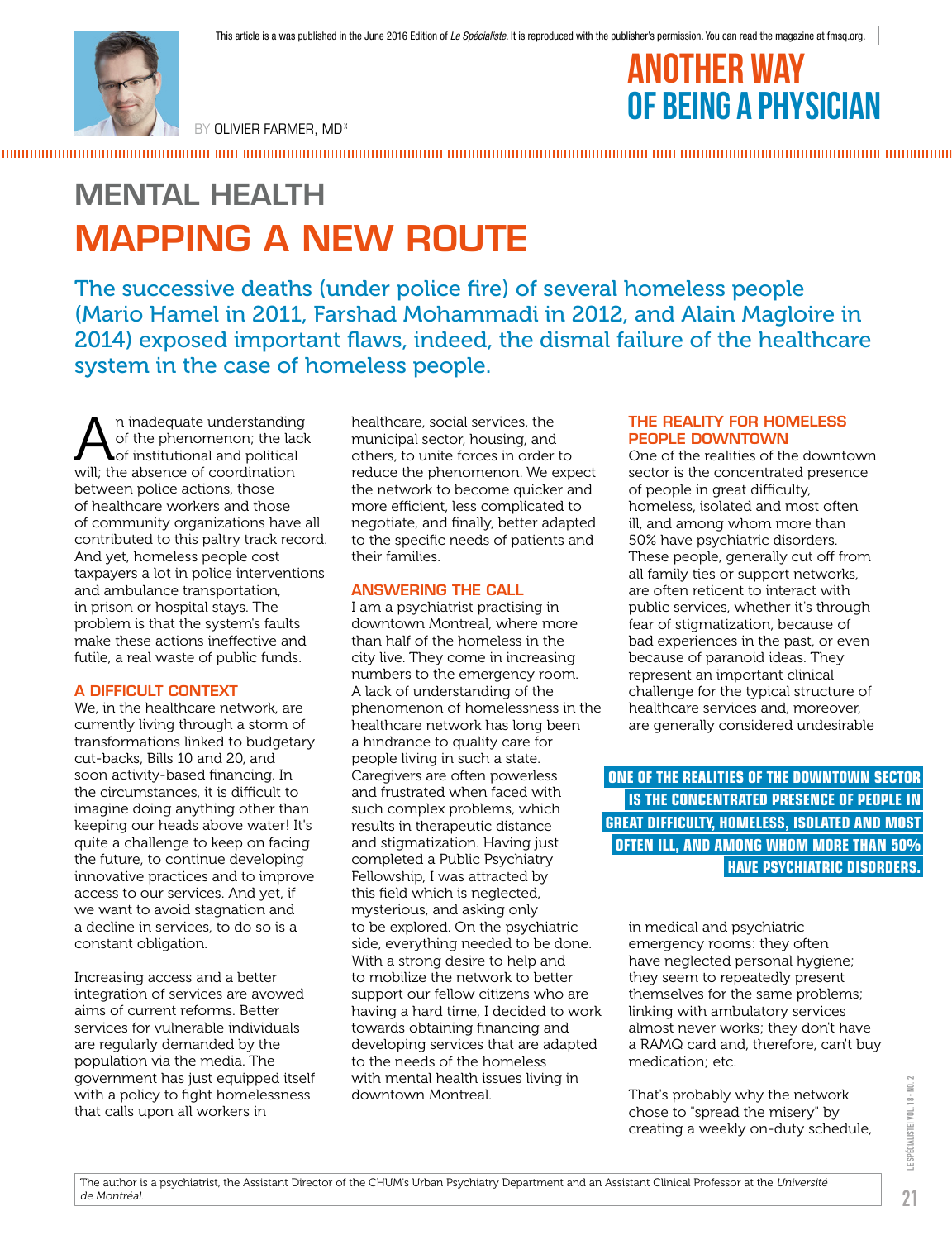according to which paramedics and police officers, in 2011-2012, were directed to bring sick individuals who were homeless to a specific hospital centre that changed every week. Thus, if a patient in crisis was taken in charge close to a refuge in downtown Montreal, he or she could be transported to a hospital in the north end of the city. A simple visit to the emergency room does not create an association with the hospital and therefore, the temptation is great to release the patient rapidly on the assumption that the responsibility will fall to another centre the following week. It's not surprising that police officers and community organizations complain that these patients are subjected to swinging doors in the healthcare system, often brought into emergency rooms, but never really taken in charge.

and without a fixed address, and thus without a safe place to store their medication, they are often unable to rest adequately and there is no way for caregivers to reach them. Psychiatric disorders are exacerbated by the necessity of sleeping in the street or in crammed shelters; by the reality of always being in public places; and by the immediate possibility of purchasing and consuming alcohol or drugs. When these persons arrive in the emergency room, it's generally due to a crisis, during which a police or Urgences-Santé intervention, often with strong-arm tactics, may have taken place. Once they arrive at the hospital, they are often angry and rarely receptive to an offer of help.

It seemed clear that a global solution would have to respond to all these

issues within the framework of a single intervention and with a single team, because it is not reasonable to ask people, living such a disorganized life and under constant stress, to undertake approaches all over the city to obtain their identification papers, their benefits, their medication, etc. In addition, an immediate offer of housing seemed to be the wisest and most productive

#### WHAT ELSE CAN BE DONE?

By thinking about possible solutions that would lead to a better result, our team tried to analyze the needs of homeless people. In what way are they different from regular patients? Why can't we manage to link them solidly to services?

Often, they have lost all proof of their identity (including their health insurance card); as a result, they can't open a bank account, apply for social or housing assistance, or buy medication. Without revenues

avenue to reduce stress, provide space to rest and reflect, as well as allow follow-up actions without having to institute a manhunt for the patient. Finally, rather than try to attract patients to a hospital, which is a strange and stressful place for them, where they have previously experienced stigmatization and indifference, or which they associate with coercive actions by police, it seemed more pertinent to attempt to reach patients in their normal environment, before a crisis develops. It's by following these principles that an agreement was established in October 2014 between the CHUM and the Old Brewery Mission to create services aimed specifically at helping homeless people who are struggling with mental disorders to come in from the street, to settle into a stable apartment or housing, and to undertake a follow-up within the health and social services network. This is how appeared the PRISM Project (Projet de réaffiliation en itinérance et santé mentale) that delegates a full-time social worker employed by the hospital and a psychiatrist, to spend two to three half-days per week managing about 10 beds dedicated to this end within the shelter itself. The shelter's management rapidly chose to add a psychosocial counsellor (one of its full-time employees) to the team.

#### HOSPITALIZED AT THE SHELTER?

PRISM offers a stay of about six weeks to men (the shelter being strictly for male clients) who present with the profile of a mental health problem associated or not with the consumption of drugs or alcohol. Candidates come from the shelter, from Café Mission (a drop-in centre open to everyone during the day, providing coffee and lunch as well as computer and Internet access), or are referred either by the ER of a hospital centre or directly by police officers or community organizations canvassing out in the street. The person sees someone the same day (sometimes within minutes of being identified) and is asked if he wants help to come in from the street.

Housing, offered free of charge within the framework of PRISM, is a clear improvement over what is generally available in shelters: a single bed is provided instead of a bunk; there are partitions providing privacy from other residents; a personal locker with a key is made available to each participant; they can stay for the entire day and benefit from the day's three meals, rather than having to leave with all their belongings early in the morning, spend the day outdoors, then come back and line up for a bed

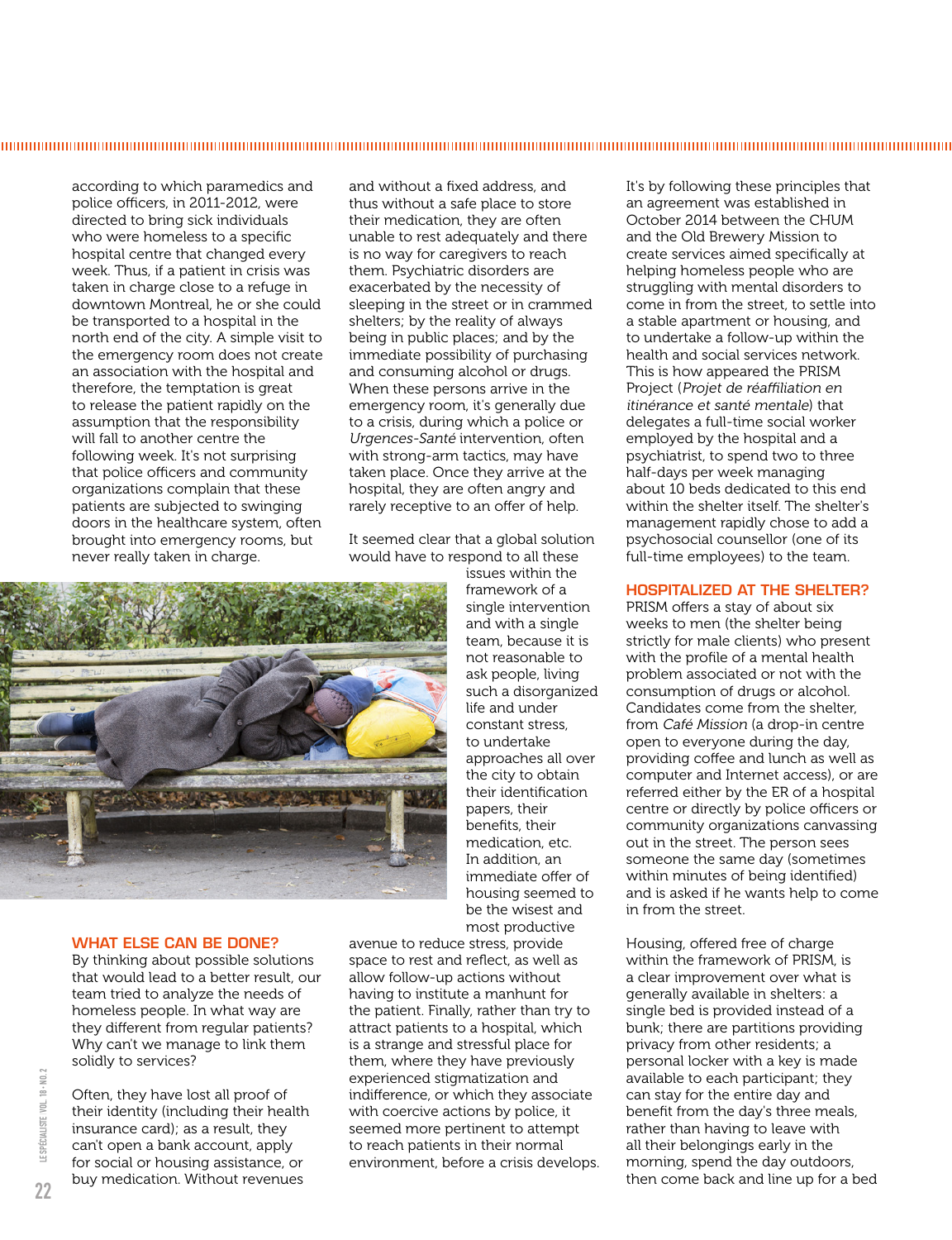## ANOTHER WAY OF BEING A PHYSICIAN

## **A SUBSTANTIAL NUMBER OF HOMELESS PEOPLE DO NOT GO TO SHELTERS AND SLEEP IN THE DOORWAYS OF STORES, IN TEMPORARY SHELTERS OR IN RESTAURANTS OPEN 24 HOURS A DAY WHEN IT'S TOLERATED. THEY ARE PRESENT IN THE STREET, THE METRO, MONTREAL'S UNDERGROUND OR IN THE PARKS.**

late in the afternoon. It's a tempting attraction for people who have lived with almost constant suffering and discomfort, at times for many years! On the other hand, they have to commit themselves to meet with the team on a regular basis; to participate in and collaborate, as well as they can, with the project that aims for them to leave homelessness; and to accept to put a portion of their money away, in trust, in order to eventually live in an apartment.

Thanks to a special agreement with the RAMQ, the social worker is authorized to issue a valid RAMQ card as soon as the patient arrives. This allows the person who has lost everything to have a first piece of ID, giving him the possibility of opening a bank account, of applying for social assistance (also on the first day), and of obtaining his medication free of charge. Incidentally, this also allows the psychiatrist to be paid for his clinical follow-up from the very start of the process. Within the 72 hours that follow his admission, the person meets the psychiatrist, who undertakes the psychiatric evaluation, develops a diagnosis and offers treatment. A weekly psychiatric follow-up is done until the end of the stay. The psychiatrist can order blood tests if needed or even prescribe medication by injection, where indicated, thanks to the presence of a male nurse at the shelter. Treatment is suggested, but not mandatory as long as the person is still available to work on the project of coming in from the street in spite of active symptoms. Quite rapidly, the social worker analyses the housing and support requirements of the person and refers or even accompanies the

person directly in search of housing. Special agreements with owners, non-profit housing organizations or even people in charge of the public housing network, make it possible in most cases to find permanent housing adapted to the needs of the person within a few weeks at most. Everyone who passes through the program is then redirected to the health and social services network, whether it's to an outpatient clinic, a follow-up team within the community or even direct community follow-up.

The program began modestly with 6 beds, then progressively expanded to reach 18 beds today. Another PRISM, this one for women, opened in March 2015 at the Old Brewery Mission's Patricia Mackenzie Pavilion, adding another 10 beds. With average stays of 60 days and a 67% success rate, some 160 persons benefit from a stay per year, among whom some 100 will move on to a permanent apartment or housing, associated with a medical and psychosocial follow-up. In several cases the persons were homeless for years (more than 20 years for some of them). When the cost of the program is analyzed, each person who successfully leaves homelessness costs some \$2,500 to \$3,000. This is a bargain when we know, based on studies performed in several Canadian cities, that the annual costs generated by one homeless person (stays in shelters, prison or hospital; police and ambulance interventions, etc.) exceed \$50,000.

### PSYCHIATRY IN THE STREET

After receiving significant funding from the Ministry of Health, in line with its new policy to fight homelessness, a new side was added to our offer of services in March 2014, that of an intensive follow-up team within the community specific to the homeless and the mentally ill (Suivi Intensif Itinérance or SII). This team, also based at the Old Brewery Mission and made up of social workers, nurses, a criminologist as well as a counsellor from the Mission, has allowed us to go outside the walls of the shelter itself to intervene in the street.



A substantial number of homeless people do not go to shelters and sleep in the doorways of businesses, in temporary shelters or in restaurants open 24 hours a day when they're tolerated. They are present in the street, the Metro, Montreal's Underground or in the parks. With the help of community organizations and nurses who initiate contact, as well as with allies in the police force, the team goes out to meet people in the community, sometimes with the psychiatrist, to evaluate cases directly in the street. We thus follow some fifty people at a time in the community, the majority of whom are quickly housed following the intervention. Sometimes legal means, such as a court order to treat and house, are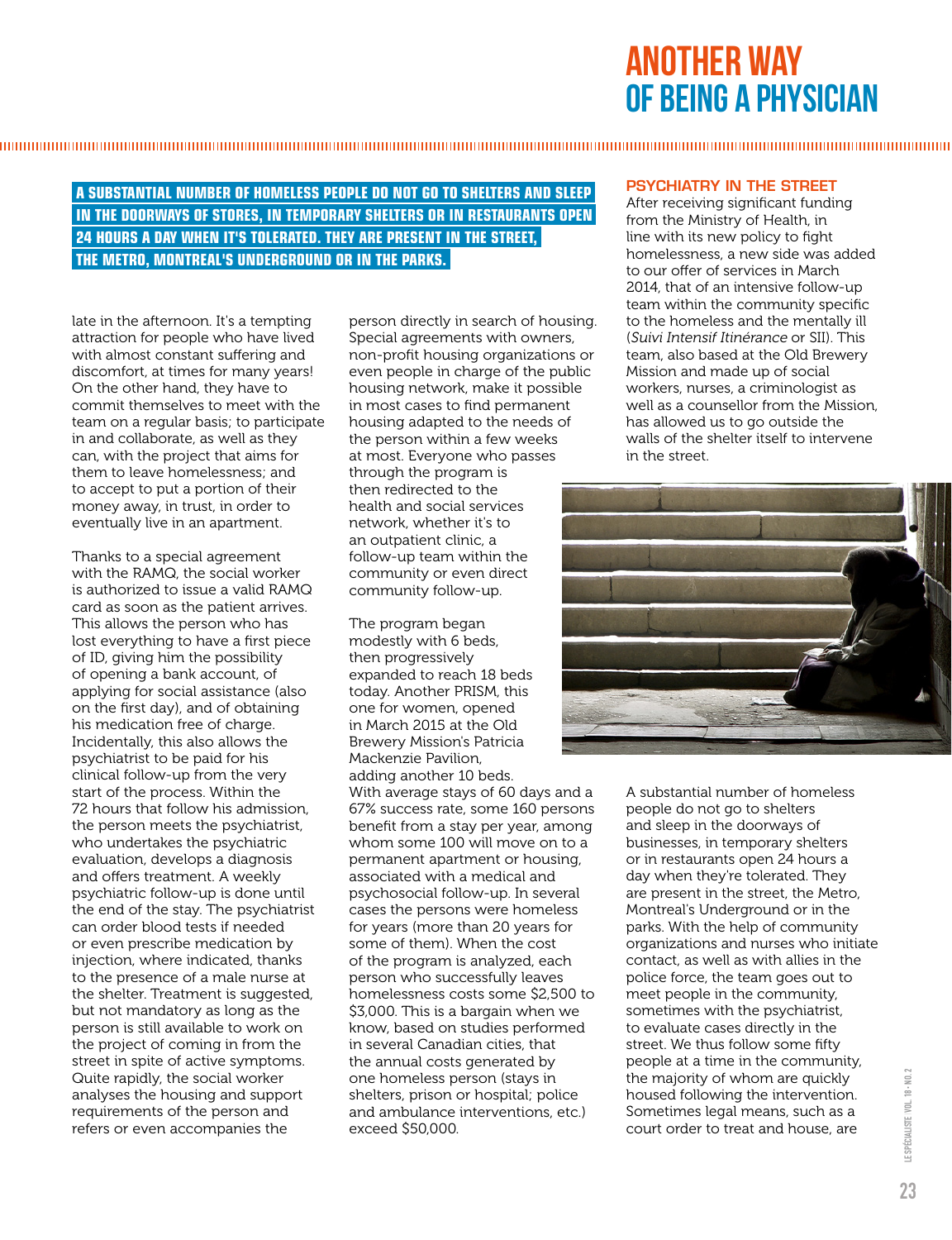used to break the impasse in certain cases and give a chance to people who have been sick for years to experience a psychiatric treatment, to come in from the street and to re-join society. In the majority of cases, the people treated this way recover their lucidity, become aware of the devastating impact of the illness on their lives and are grateful for the intervention, even if coercive methods had to be used.

### BALANCE SHEET AND OUTLOOK

Up to now, the CHUM's teams as a whole who offer services to homeless adults have followed and treated more than 300 persons since November 2013, among which more than 180 have left the street and are now in apartments or adapted housing. We are in discussions with several partners to open other PRISM sites.

We have seen people barely 18 years of age, others on the far side of 70, men and women who had worked at trades or even practised professions in their lives, and finally some whose families had been searching for them for years thus reuniting them. Most of these people lived in fear or in a fog induced by psychosis, but thanks to more favourable circumstances and an adapted treatment, which



## WELCOME TO CHEZ DORIS

BY PASCALE DES ROSIERS, MD\*

Imagine that, one day, for no particular reason you find yourself close to Atwater Avenue sauntering eastwards on St-Catherine Street, heading towards downtown Montreal. You come to the intersection with Chomedey Street which looks small and quiet. Without knowing exactly why, you turn into it...

Your attention is drawn to a nice-<br>looking Victorian brownstone<br>with a turret flanking its left side. looking Victorian brownstone with a turret flanking its left side. If it wasn't for the curious forgedmetal grating that wraps around the porch, you would probably not notice it among similar buildings in this neighbourhood.

Intrigued, you come closer and enter. That's it, you're sure you're going to fall in love with this place.

This sounds like what happened to me, some fifteen years ago (all right, I'm obviously romanticizing somewhat! But, it is true that I arrived there a bit by chance). A colleague had been working at Chez Doris, but she was overloaded and couldn't carry on. I was curious and I wanted to see! The building housing Chez Doris seduced me. I was grabbed by this magical place and, since then, I've been going back, always as impressed by the extraordinary women who work there and always attached to those who come there seeking help.

When you first enter Chez Doris, you realize that this is not a house like any other. There are women sitting on the porch, sometimes on the steps. They talk. They laugh. You know, just by looking at their worn-out clothing and their marked faces, that life has been hard for them. They speak loudly, they laugh loudly, they smoke a lot; sometimes they're hard, vulgar or even brutal. Life has forced them to grow a shell. They have learned to defend themselves. You may even have the reflex to withdraw (that little fear that grabs us sometimes, those of us who are neat and well-off, when faced with those who aren't). But, if you pay attention, you will notice that in this house that isn't like any other, these women can relax for a few rare moments of their existence. Here, they know they are safe.

Some of them look at you as you enter; some say hello; others don't care a jot that you're there, and that's all right. This is their place. It's not a clinic that operates around a doctor's schedule; it's not a rehabilitation or treatment centre; it's not a CLSC. This is the house where they can lay down their armour. This is their home.

Chez Doris is a day shelter, created some forty years ago following the murder of a homeless woman, Doris, found dead in the street. Shortly before her death, she had voiced the desire to find a "place to go without prying eyes and too many questions." She was never able to find her sanctuary, but this house honours her memory and offers the kind of place she would have wanted for other women in difficulty.

You continue your visit. In the vestibule, there's often a happy crowd. OK... it's not always completely happy! We're on earth here, not in heaven!